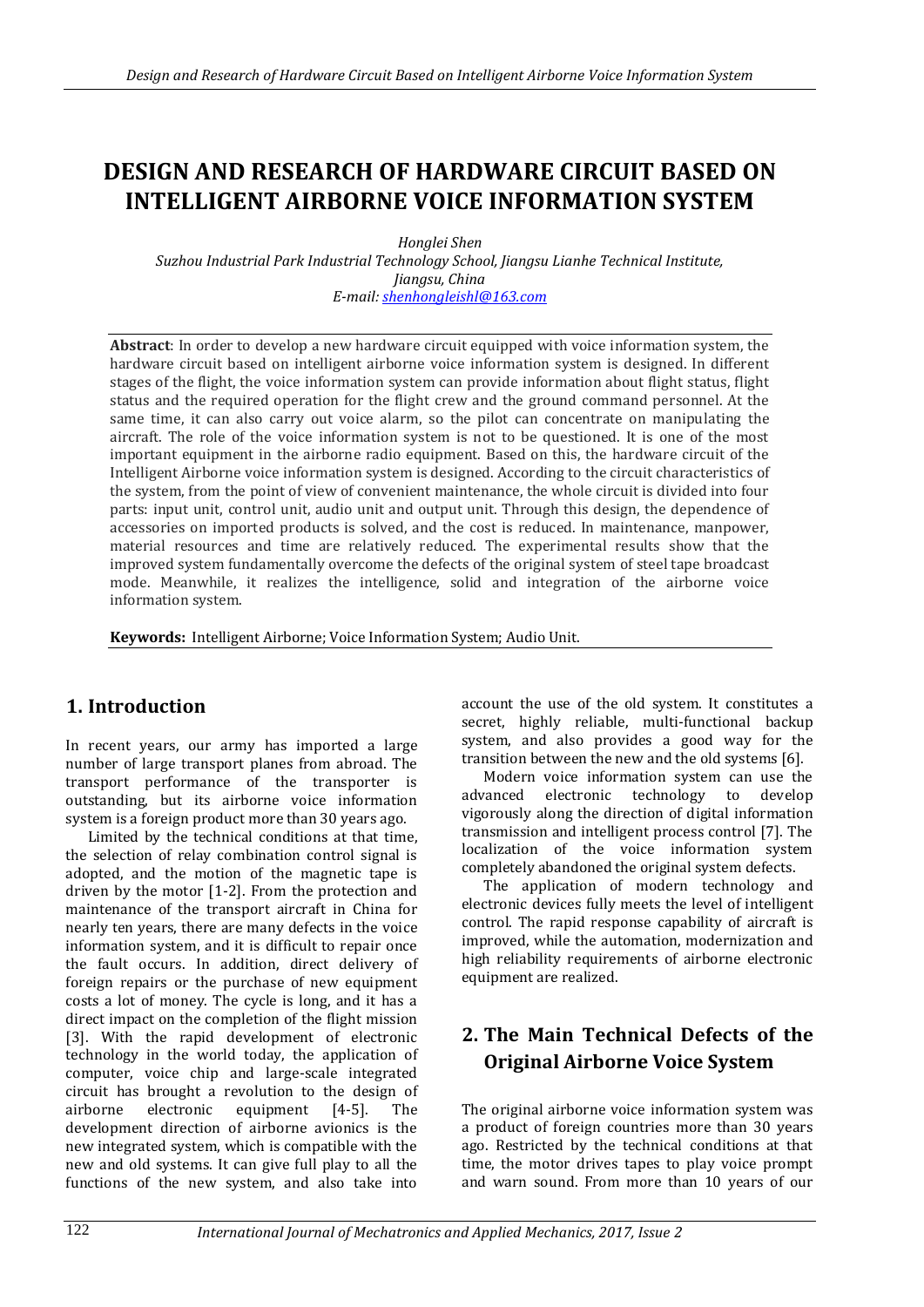army's support and maintenance, there are many defects in the system. It is mainly manifested in the following aspects [8]: The voice storage medium adopts the steel wire base band tape, and the specifications are special. Therefore, it should be replaced regularly according to the rules of use.

Therefore, the tape is required to keep enough spare parts and have a stable manufacturer or external order. In the process of using, the sound quality of the tape becomes worse, while the distortion and the noise become larger. Long term movement of tapes can easily cause deformation, breakage, winding, mechanical mechanisms and other system failures, which may cause loss of audio signals.

The voice information stored by tapes is affected by mold, moisture, magnetic particle falling off, adhesion and electromagnetic interference. Therefore, based on the widely applied solid state

speech processing technology, the domestic intelligent development of transport aircraft voice information system is developed. On the one hand, we can fundamentally overcome the defects of the original system. On the other hand, it can also solve the dependence of foreign material, spare parts and maintenance on the foreign party.

# **3. Method**

Intelligent voice information system includes microprocessor, voice storage, voice processor, digital logic information selection component, automatic record and playback conversion circuit, bus communication interface, operation display unit and so on. The block diagram is shown in figure 1.



*Figure 1 Block diagram of speech information system*

The circuit is divided into four units according to the input trigger high voltage signal, digital processing high frequency signal, audio processing lowfrequency signal and output control large current signal. They are designed as four pieces of "page style" structure that can be inserted directly.

According to the characteristics of the signal to be processed, the intelligent voice system is divided into four parts that can be disassembled directly. The four units are input unit, control unit, audio unit and output unit.

# **4. Results and Discussion**

The basic working principle of intelligent airborne voice information system: Using the voice storage function of the chip and the peripheral interface circuit, the recording and operation of the voice information can be realized. Different responses can be achieved for different input signals.

That is, each input of a sensor signal can release a corresponding voice information to achieve the function of voice alarm.

## **4.1 Input unit**

The input unit corresponds to the information selection component of the original system. The information selection component of the original system consists of 16 sets of identical circuits. Each circuit includes polarization relay, ordinary relay, diode and so on. It mainly depends on the order of closing and opening of different relays to complete the order of importance. In aircraft, there are about more than 200 mechanical sensors with different temperature, voltage, current, smoke, speed, gesture and others. The output signal of the sensor is positive + 27 V pulse.

The width is greater than 50 ms, and the interval is greater than 50 ms. Its frontier is less than 1 ms, and the slope is steep. The waveform and the circuit are shown in figure 2.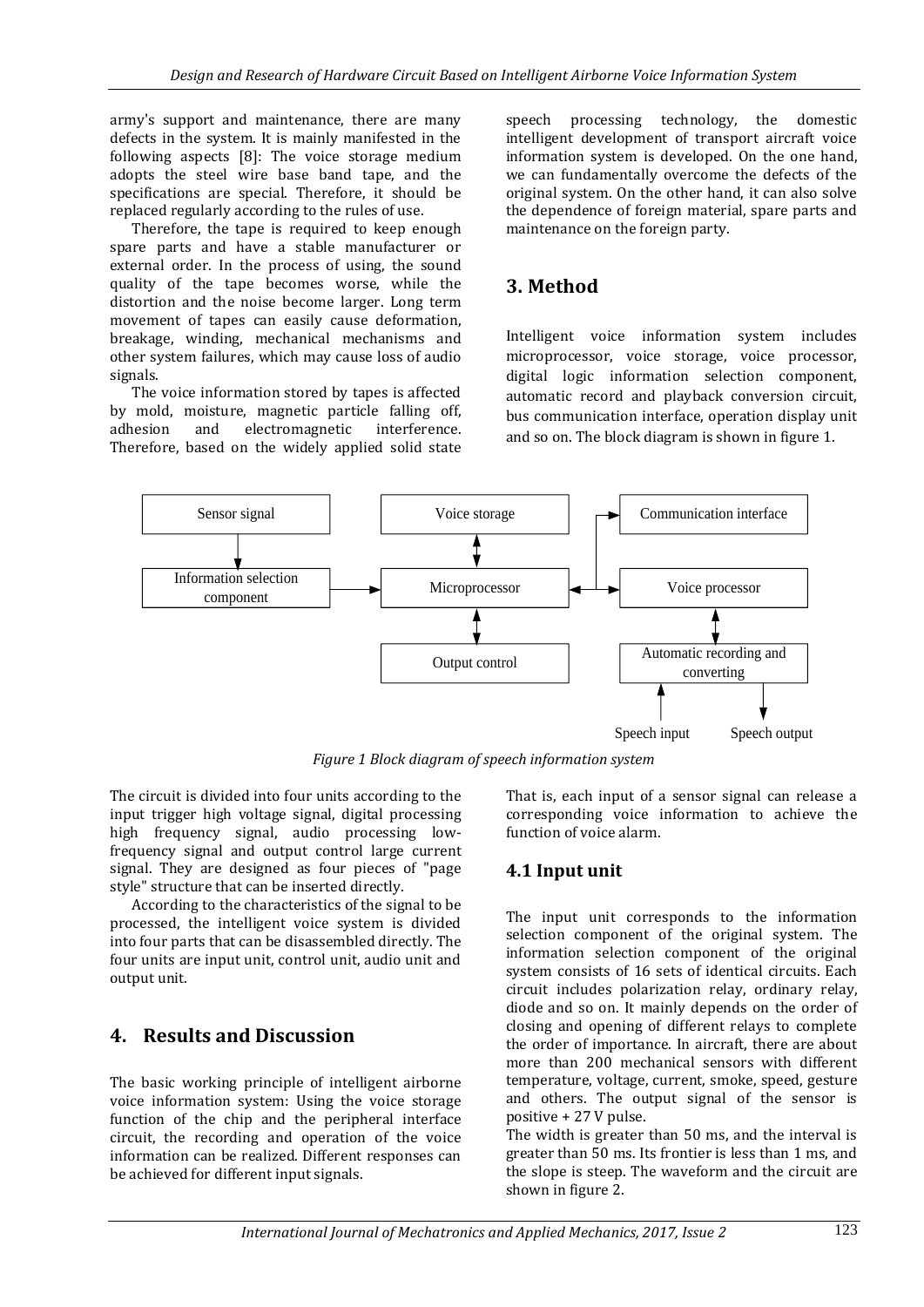

*Figure 2 Sensor signal waveform and decomposition of input circuit*

The K1 in figure 1 corresponds to the internal switch of the relay J1. Whether the circuit is working or not is decided by the switch of bipolar relay. The sensor has a lower reliability when the signal is switched on.

The input unit of the intelligent voice information system is composed of an optocoupler and an input latch circuit. Here, the TOSHIBA TLP621-4 type optocoupler is used. It is visually connected to a phototransistor by a light emitting diode that emits infrared light. The structure is shown in figure 2

The DIP package of the TLP621-4 optocoupler provides 16 pins and 4 electrically isolated channels. When the  $+27$ -volt analog signal is input, the diode is led to emit light, and the phototransistor is irradiated by light to generate current conduction. When the collector of the phototransistor is connected with a pull resistor, the collector outputs a TTL type low level. When the wireless sensor signal is input, the diode does not emit light and the phototransistor is not connected. The TTL high level is output. Therefore, the photoelectric coupler not only realizes the level conversion, but also plays the role of isolation.

In intelligent systems, when the sensor touches the trigger signal, the diode impedance of the optocoupler is negligible. An electric current of 9 mA is generated on the diode, and an instantaneous +55 V induction potential is generated by light irradiation. The phototransistor is turned on. voltage is about 0.2 V. The collector of the phototransistor is connected with a pull-up resistor R2, and then the collector outputs a TTL type low level. When the wireless sensor signal is input, the phototransistor is only 10 nA when no light is applied. The phototransistor is approximately non conducting and the collector outputs TTL type high level.

The electrical signal output by the optocoupler is delivered to a 16-bit latch consisting of two 54LS373. The cycle is detected by a single chip microcomputer to achieve rapid and accurate playback according to the specified importance and priority sequence. At the same time, the input of other trigger signals during playback is latched and remembered. The wiring diagram of the 54LS373 is shown in figure 3.



*Figure 3 54LS373 pin connection diagram*

### **4.2 Control unit**

The control unit is the core unit of the system, which is equivalent to the tape converter and tape reel mechanism of the original tape system.

The tape converters and tape reel mechanisms of original system can emit sound relying on the right and left rotation of the tape turn by motor. The voice storage medium uses a steel baseband tape. In use, tape quality becomes worse, distortion and noise become larger. Long term movement is easy to deformation, fracture, winding mechanical mechanism, resulting in loss of audio signals, system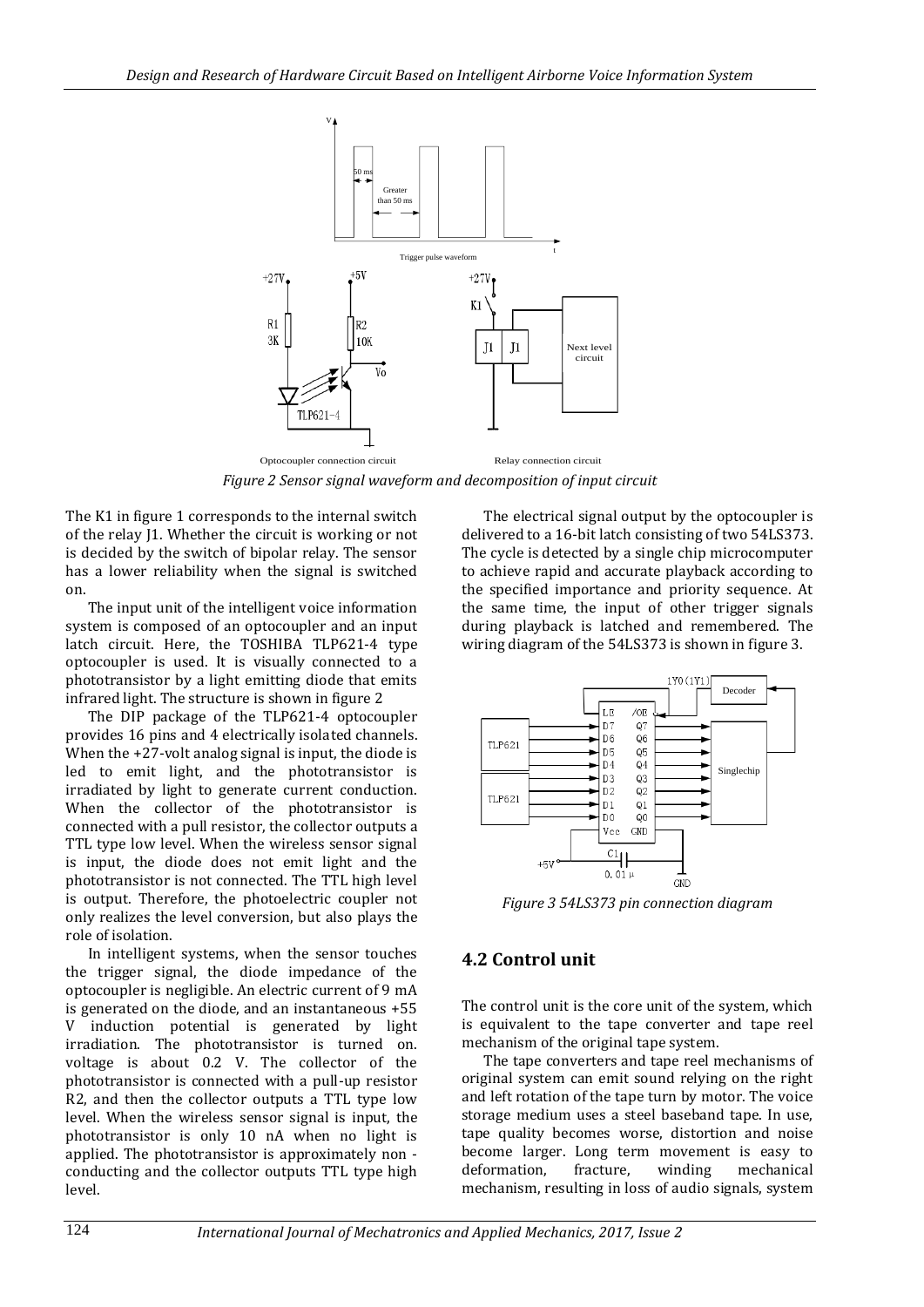failure. Its failure rate is high and its service life is limited. Eight-channel head needs regular cleaning and replacement. Rotating parts and mechanical contacts should be regularly maintained. The voice information stored by tapes is affected by mold, moisture, magnetic particle falling off, adhesion and electromagnetic interference.

#### **4.3 Audio unit**

It consists of band-pass filter, power amplifier, output control circuit. It is used to amplify the speech signal under normal broadcast condition and to match the different loads, and to control the output according to the need.

Band-pass filter: Sound signals mix with noise during recording. In order to obtain more pure speech signals, an active band pass filter is set up.

The bandpass filter is characterized by allowing the frequency components in the limited bandwidth to pass smoothly while other frequency components outside this frequency range are attenuated. A lowpass filter is connected with a high pass filter circuit to form a bandpass filter. The condition is that the cut-off angle frequency of the low-pass filter circuit is larger than the cut-off angle frequency of the high pass filter circuit. The block diagram of the bandpass filter is shown in figure 4.



*Figure 4 Principle block diagram of bandpass filter*

The bandpass filter requires a passband width of 300 to 3400 Hz. The circuit is shown in figure 5.



*Figure 5 Active band pass filter*

As shown in the diagram, R1, R2, R3, C1, C2 and op amp A1 constitute a high pass filter. R4, R5, C3, C4 and op amp A2 constitute a low-pass filter. The low and high pass filter are connected in series to form a band-pass filter circuit. OP AMP (A3) is an amplifier used to isolate the power amplifier and filter circuit. It also plays an important role in matching the input and output loads.

The cutoff frequency for the high frequency filter is 300 HZ. The node equations of and can be listed by KCL.

$$
\frac{V_i - V_a}{\frac{1}{sC1}} = \frac{V_a - V_c}{R1} + \frac{V_a - V_b}{\frac{1}{sC2}}
$$
 (1)

$$
\frac{V_a - V_b}{1} = \frac{V_b}{R2 // R3}
$$
 (2)

$$
sC2
$$
  

$$
V01 = V_c = V_b
$$
 (3)

$$
R1 = R2 = R3 = R = 6.6K
$$
 (4)

The simultaneous equations are solved according to formulas (1), (2), (3) and (4). The transfer function of the second order high frequency filter is.

$$
A(s) = \frac{s^2}{s^2 + \frac{1}{RC} s + \frac{1}{\frac{1}{2} R^2 C^2}}
$$
 (5)

The typical expression of the circuit transfer function of the second order high pass filter is:

$$
A(s) = \frac{A \circ S^2}{s^2 + \frac{\omega_n}{Q} s + \omega_n^2}
$$
 (6)

Compared with formula (5) and (6), the equation,

$$
\omega_N = \frac{\sqrt{2}}{RC}
$$
,  $Q = \sqrt{2}$  can be obtained.

The cutoff frequency of the high pass filter can be obtained by bringing its value in numerical value.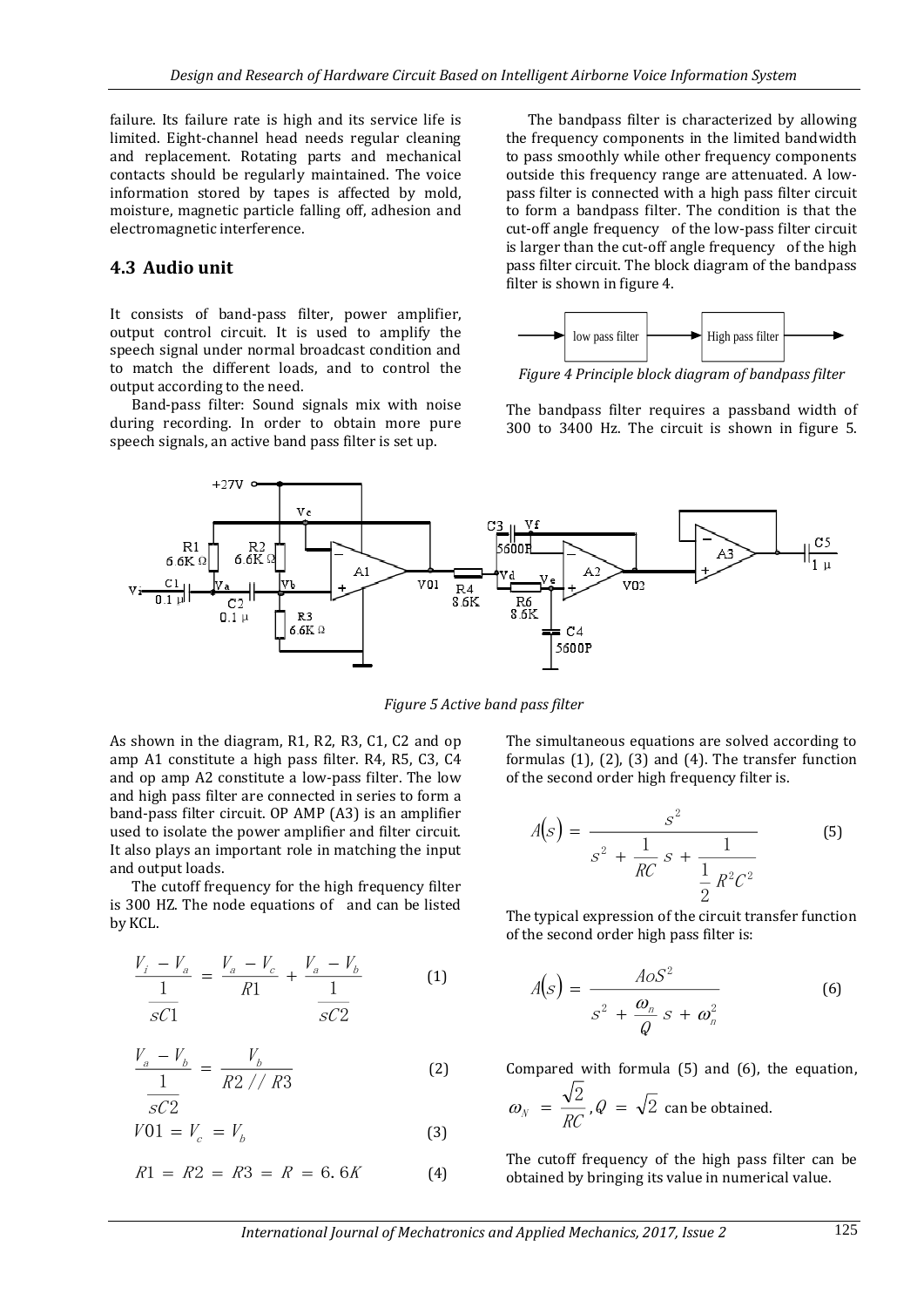The expression of amplitude frequency response is obtained by bringing the equation

 $S = jw$  in formula (5).

$$
201g\left|\frac{A(jw)}{A_0}\right| = 201g\frac{1}{\sqrt{\left[\left(\frac{\sqrt{2}}{wRC}\right)^2 - 1\right]^2 + \left(\frac{1}{wRC}\right)^2}}
$$
\n(7)

According to formula (7), the amplitude frequency response of the second order high pass filter can be obtained.



*Figure 6 Amplitude frequency response of second order high pass filter*

The attenuation rate is 40dB/ ten octave. For lowpass filters, node equations are also obtained as follows:

$$
\frac{V01 - V_{\rm d}}{R4} = \frac{V_{\rm d} - V_{\rm e}}{R6} = \frac{V_{\rm d} - V_{\rm F}}{1} \tag{8}
$$

$$
\frac{V_{\rm d} - V_{\rm e}}{R6} = \frac{V_{\rm e}}{\frac{1}{sC4}}
$$
(9)

sC3

$$
VF = V_e = V02 \tag{10}
$$

$$
R4 = R6 = R \tag{11}
$$

$$
C3 = C4 = C \tag{12}
$$

According to the above, the following equation can be obtained,

1

$$
A(s) = \frac{\frac{1}{R^2 C^2}}{s^2 + \frac{2}{RC} s + \frac{1}{R^2 C^2}}
$$
(13)

The typical expression of the transfer function of the second order low-pass filter circuit is:

$$
A(s) = \frac{A \circ \omega_N^2}{s^2 + \frac{\omega_n}{Q} s + \omega_n^2}
$$
 (14)

Compared with formula (12) and (13), the equation,

$$
\omega_N = \frac{1}{RC}
$$
,  $Q = 1 / 2$  is obtained.

The cutoff frequency of the low-pass filter can be obtained by bringing its value in the numerical value. According to formula (14), the amplitude frequency response of the second order low-pass filter can be obtained.



*Figure 7 Amplitude frequency response of second order low pass filter*

Its attenuation rate is 40Db/ ten octave. The filtering works very well. The high pass and low pass are cascaded to obtain bandpass filters. The amplitude frequency characteristic curve is shown in figure 8, and the audio signal filtered by the bandpass filter is output to the power amplifier.



*Figure 8 Amplitude frequency characteristic curve*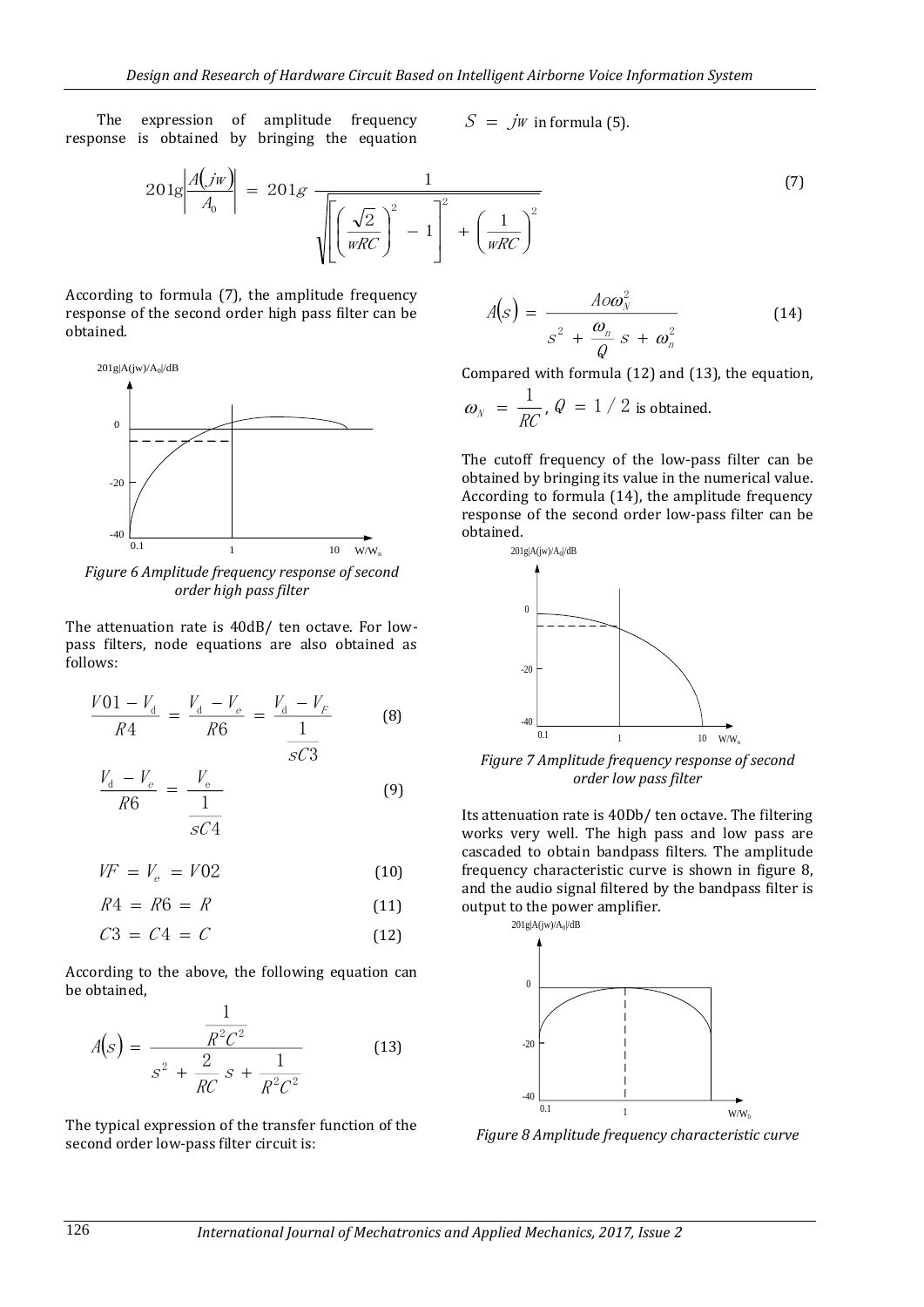Power amplifier: It has a wide range of temperatures on the airplane. Generally, when the product temperature is in the range of -25℃ to +85℃, it cannot meet the temperature requirements of airplane. OPA541 can be used because its temperature range is -55℃ to 125℃. The service voltage of OPA541 is 40V. However, the plane can only provide +27 volts. In the connection of the circuit, a bridge push-pull power amplifier circuit is adopted, which means that the BTL power amplifier circuit is used to ensure a larger output power at a lower supply voltage.

Output control circuit: The output control circuit consists of transformer, relay, potentiometer and so on. It is used to control the transmit output and the high resistance output. The output voltage of the power amplifier is converted into three voltage values of 1V, 120V and 15V after transformer conversion. The input of a radio station in which 1V voltage is added to transmit voice signals to the ground. The 120V voltage is added to the high resistance headphone, and the 15V voltage is added to the low resistance headphone.



*Figure 9 Audio unit power amplifier and output control chart*

### **4.4 Output unit**

The output unit consists of two output latches, two 7-way integrated drivers, one optocoupler and 14 relays. It is used to output control signals that are interconnected with the aircraft. At the same time, it can also control the work of airborne ultrashort wave radio and voice distribution.

When the sensor signal is read into the microcontroller and processed by software, according to the corresponding storage address of the voice signal in the chip, the corresponding data command is output through the microcontroller to latch the data for the 54LS273. According to the control needs of single chip microcomputer, 54LS273 should drive 14 relays.

Depending on whether the relay is operating or not, the corresponding circuit is connected or disconnected, so that the voice signal can be output along these circuits to the corresponding headphones, microphone or radio.

The driving current of the relay is very large. The output current of the 54LS273 is very small, and it cannot drive the relay directly. Therefore, the circuit uses the ULS2003A driver. ULS2003A is a common Darlington tube array with an output current of 500mA and an output voltage of up to 50V. An inductive diode is suppressed inside the integrated chip to eliminate the induction of the load.

The operating voltage is 27 volts and sufficient current is provided to drive the relay. When the corresponding pin is output, the ground level is provided for the relay. It enables the relay to continue working and to connect or disconnect the corresponding voice output circuit.